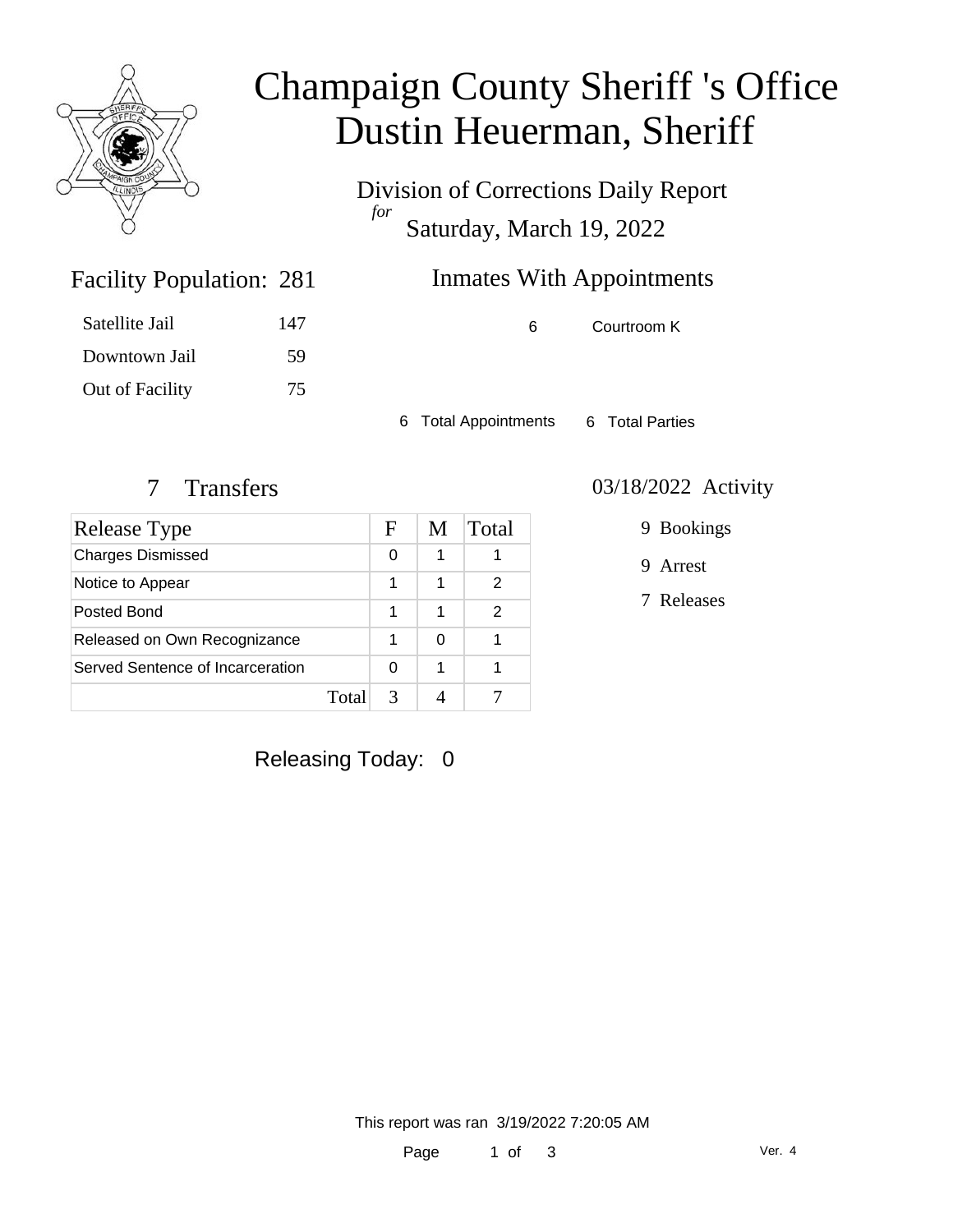

# Champaign County Sheriff 's Office Dustin Heuerman, Sheriff

Division of Corrections Daily Report *for* Saturday, March 19, 2022

#### Custody Status Count

- Electronic Home Dentention 10
	- Felony Arraignment 12
	- Felony Pre-Sentence 8
		- Felony Pre-Trial 217
	- Felony Pre-Trial DUI 5
	- Felony Sentenced CCSO 4
	- Felony Sentenced IDOC 11
		- Hold Other 1
	- Misdemeanor Arraignment 3
		- Misdemeanor Pre-Trial 4
- Misdemeanor Sentenced CCSO 1
	- Petition to Revoke 1
	- Remanded to DHS 4
		- Total 281

This report was ran 3/19/2022 7:20:05 AM